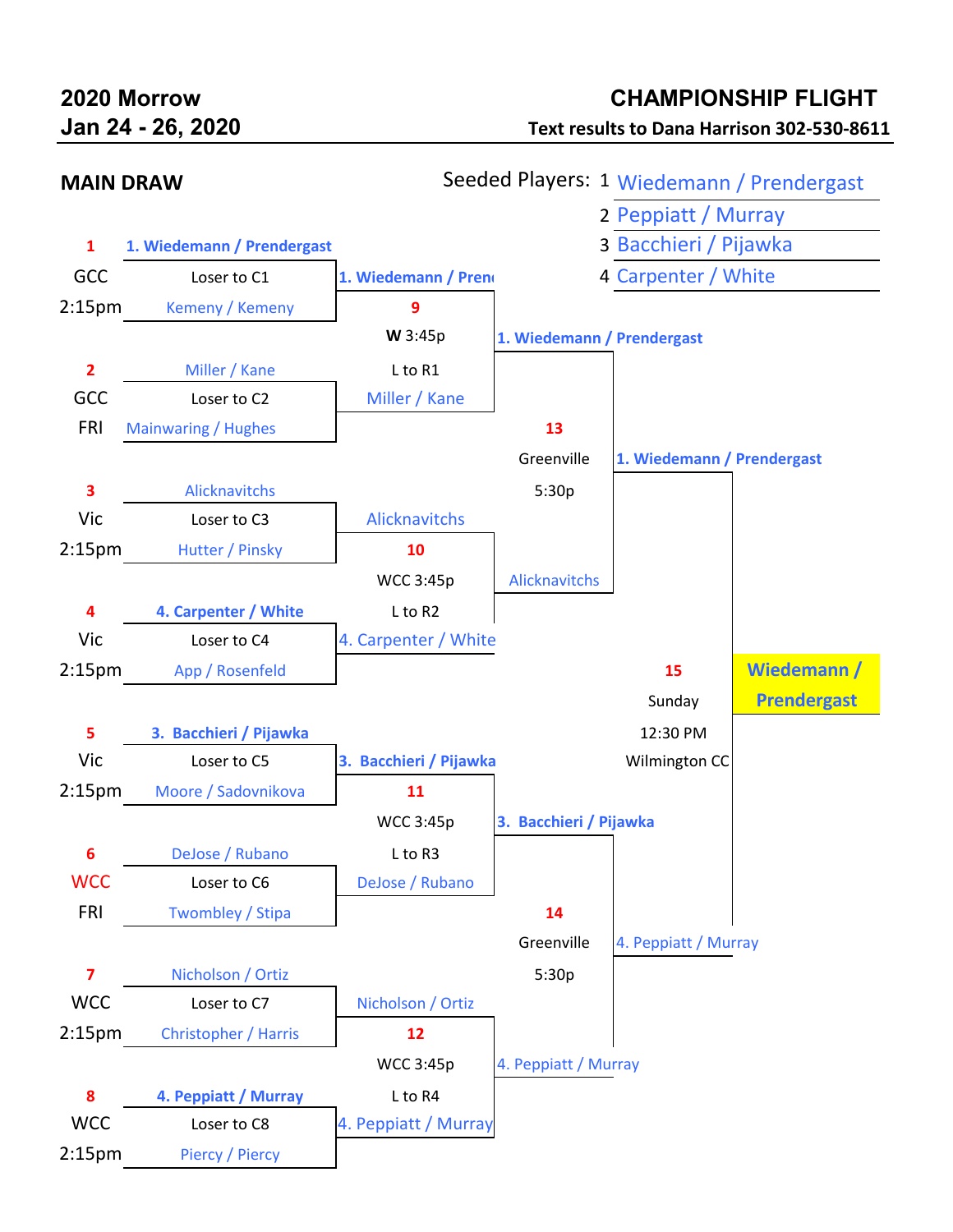# **2020 Morrow CHAMPIONSHIP FLIGHT Jan 24 - 26, 2020 Text results to Dana Harrison 302-530-8611**

### **CONSOLATION**



| Vic 5:30p<br>23<br>4. Carpenter / White |               |  |
|-----------------------------------------|---------------|--|
|                                         |               |  |
| R2 4. Carpenter / White<br>25           | Dejose /      |  |
| Wilmington CC                           | <b>Rubano</b> |  |
| R3 DeJose / Rubano Sun 10:30A           |               |  |
| DeJose / Rubano<br>Vic 5:30p<br>24      |               |  |
| R4 Nicholson / Ortiz                    |               |  |
|                                         |               |  |
|                                         |               |  |

| <b>GUT BU</b> | GB <sub>1</sub> |                  | Kemeny / Kemeny             |                             |                |  |
|---------------|-----------------|------------------|-----------------------------|-----------------------------|----------------|--|
|               |                 | <b>WCC 5:30p</b> | 26                          | <b>Kemeny / Kemeny</b>      |                |  |
|               | GB <sub>2</sub> |                  | App / Rosenfeld             | 28                          |                |  |
|               |                 |                  |                             | Wilmington CC               | <b>Kemenys</b> |  |
|               | GB <sub>3</sub> |                  | <b>Twombley/Stipa</b>       | Sun 9am                     |                |  |
|               |                 | <b>WCC 5:30p</b> | 27                          | <b>Christopher / Harris</b> |                |  |
|               | GB <sub>4</sub> |                  | <b>Christopher / Harris</b> |                             |                |  |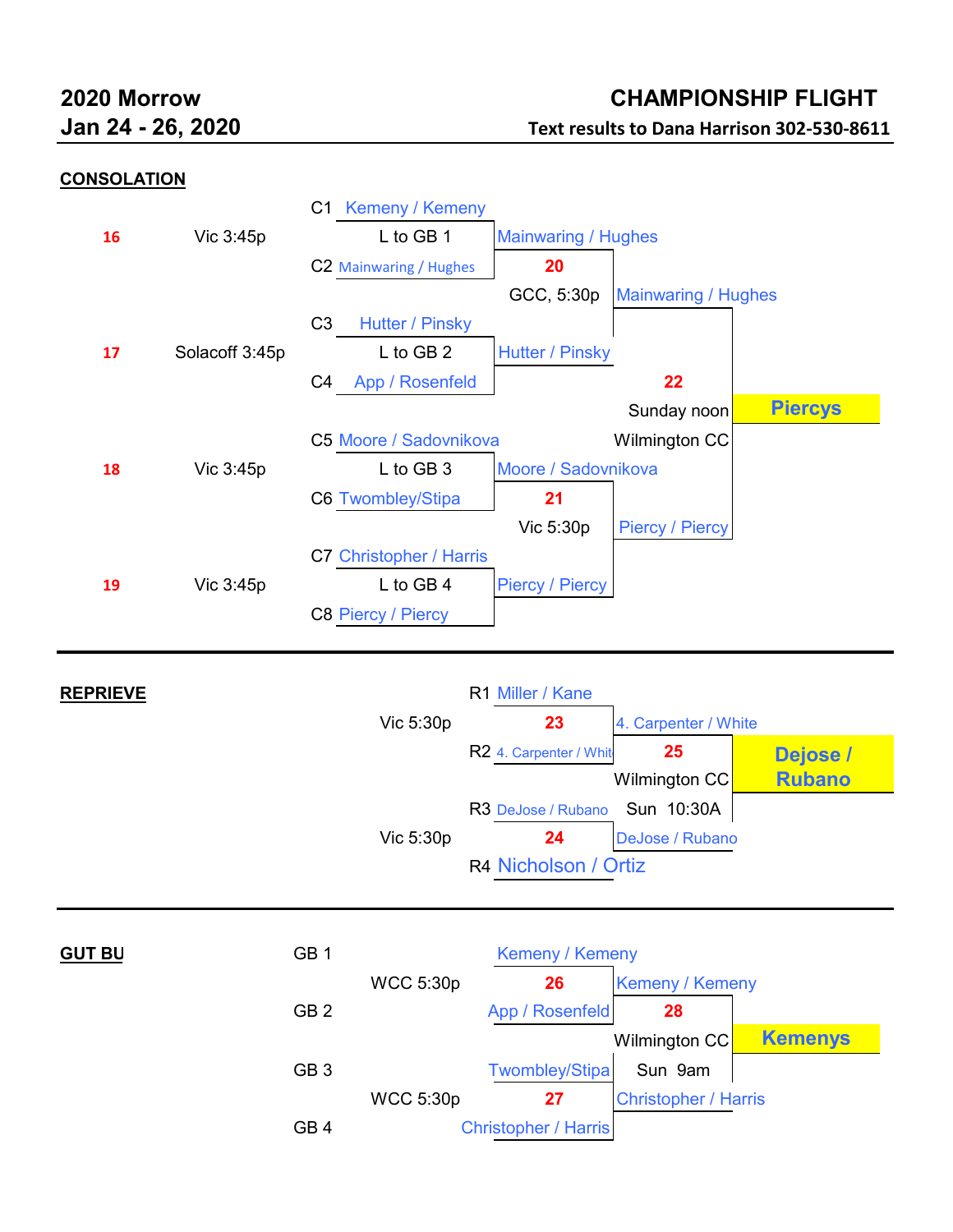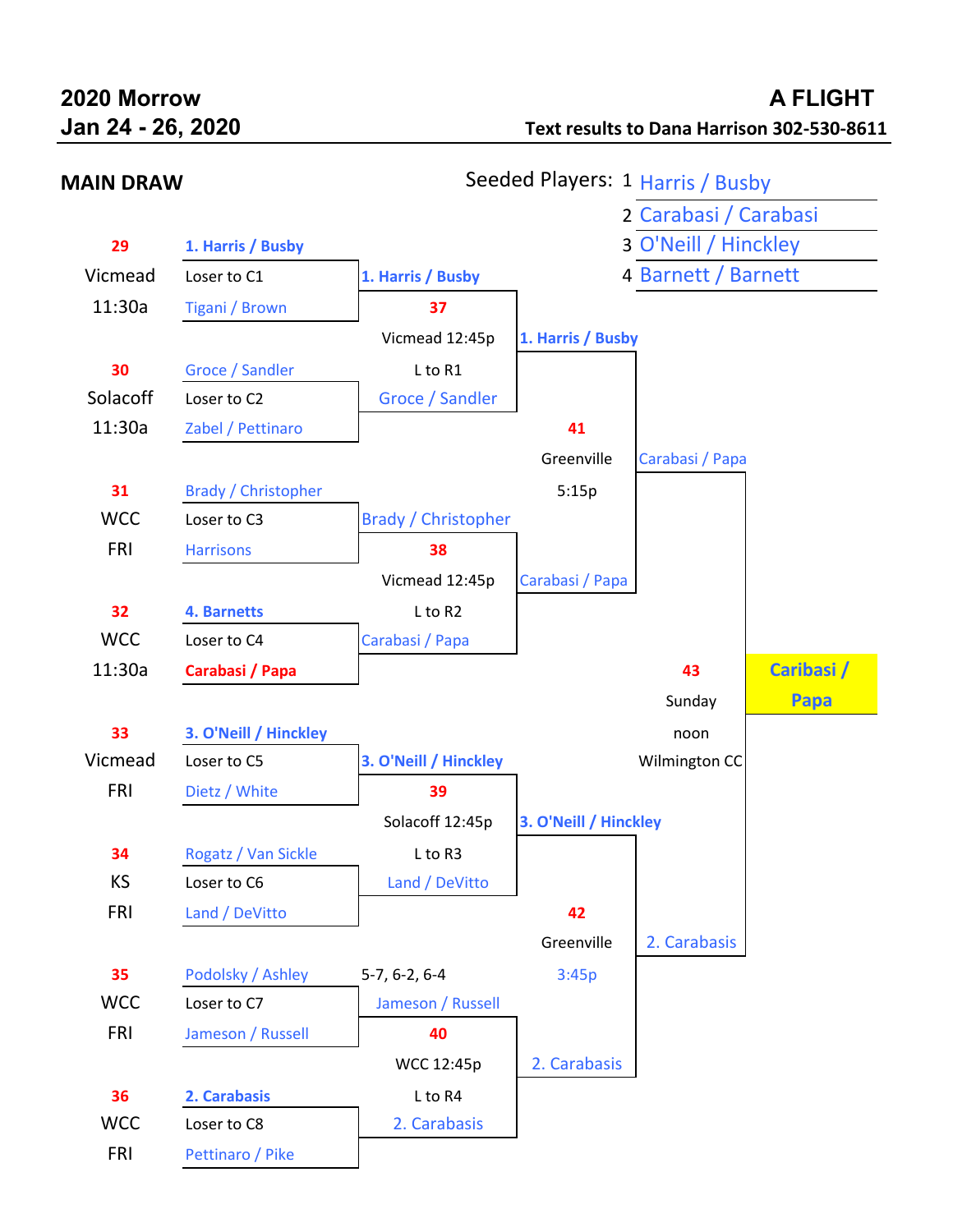### **CONSOLATION**

|                   | C1              | <b>Tigani / Brown</b>  |                            |                          |                    |
|-------------------|-----------------|------------------------|----------------------------|--------------------------|--------------------|
| 44 Vic 12:45p     |                 | L to GB 1              | <b>Tigani / Brown</b>      |                          |                    |
|                   |                 | C2 Zabel / Pettinaro   | 48                         |                          |                    |
|                   |                 |                        | KS 3:45p                   | 4. Barnetts              |                    |
|                   | C <sub>3</sub>  | <b>Harrisons</b>       |                            |                          |                    |
| 45 W 12:45p       |                 | L to GB 2              | 4. Barnetts                |                          |                    |
|                   |                 | C4 4. Barnetts         |                            | 50                       |                    |
|                   |                 |                        |                            | Sunday 10:30a            | <b>4. Barnetts</b> |
|                   | C5              | Dietz / White          |                            | Wilmington CC            |                    |
| 46 W 12:45p       |                 | L to GB 3              | Rogatz / Van Sickle        |                          |                    |
|                   |                 | C6 Rogatz / Van Sickle | 49                         |                          |                    |
|                   |                 |                        | GCC 3:45p                  | Rogatz / Van Sickle      |                    |
|                   |                 | C7 Podolsky / Ashley   |                            |                          |                    |
| 47 W 12:45p       |                 | L to GB 4              | Podolsky / Ashley          |                          |                    |
|                   |                 | C8 Pettinaro / Pike    |                            |                          |                    |
|                   |                 |                        |                            |                          |                    |
|                   |                 |                        |                            |                          |                    |
|                   |                 |                        |                            |                          |                    |
| <b>REPRIEVE</b>   | R <sub>1</sub>  |                        | <b>Groce / Sandler</b>     |                          |                    |
|                   |                 | Kennett 3:30p          | 51                         | <b>Groce / Sandler</b>   |                    |
|                   | R2              |                        | <b>Brady / Christopher</b> | 53                       | Groce /            |
|                   |                 |                        |                            | Sun 10:45A               | <b>Sandler</b>     |
|                   | R <sub>3</sub>  |                        | Land / DeVitto             | <b>WCC</b>               |                    |
|                   |                 | GCC 3:30p              | 52                         | Jameson / Russell        |                    |
|                   | R <sub>4</sub>  |                        | Jameson / Russell          |                          |                    |
|                   |                 |                        |                            |                          |                    |
|                   |                 |                        |                            |                          |                    |
| <b>GUT BUCKET</b> | GB <sub>1</sub> |                        | <b>Zabel / Pettinaro</b>   |                          |                    |
|                   |                 | Kennett 5:30p          | 54                         | <b>Zabel / Pettinaro</b> |                    |
|                   | GB <sub>2</sub> |                        | <b>Harrisons</b>           | 56                       | Zabel /            |
|                   |                 |                        |                            | Sun 9am                  | <b>Pettinaro</b>   |
|                   | GB <sub>3</sub> |                        | Dietz / White              | GCC                      |                    |
|                   | GB <sub>4</sub> | Greenville 3:45p       | 55<br>Pettinaro / Pike     | Dietz / White            |                    |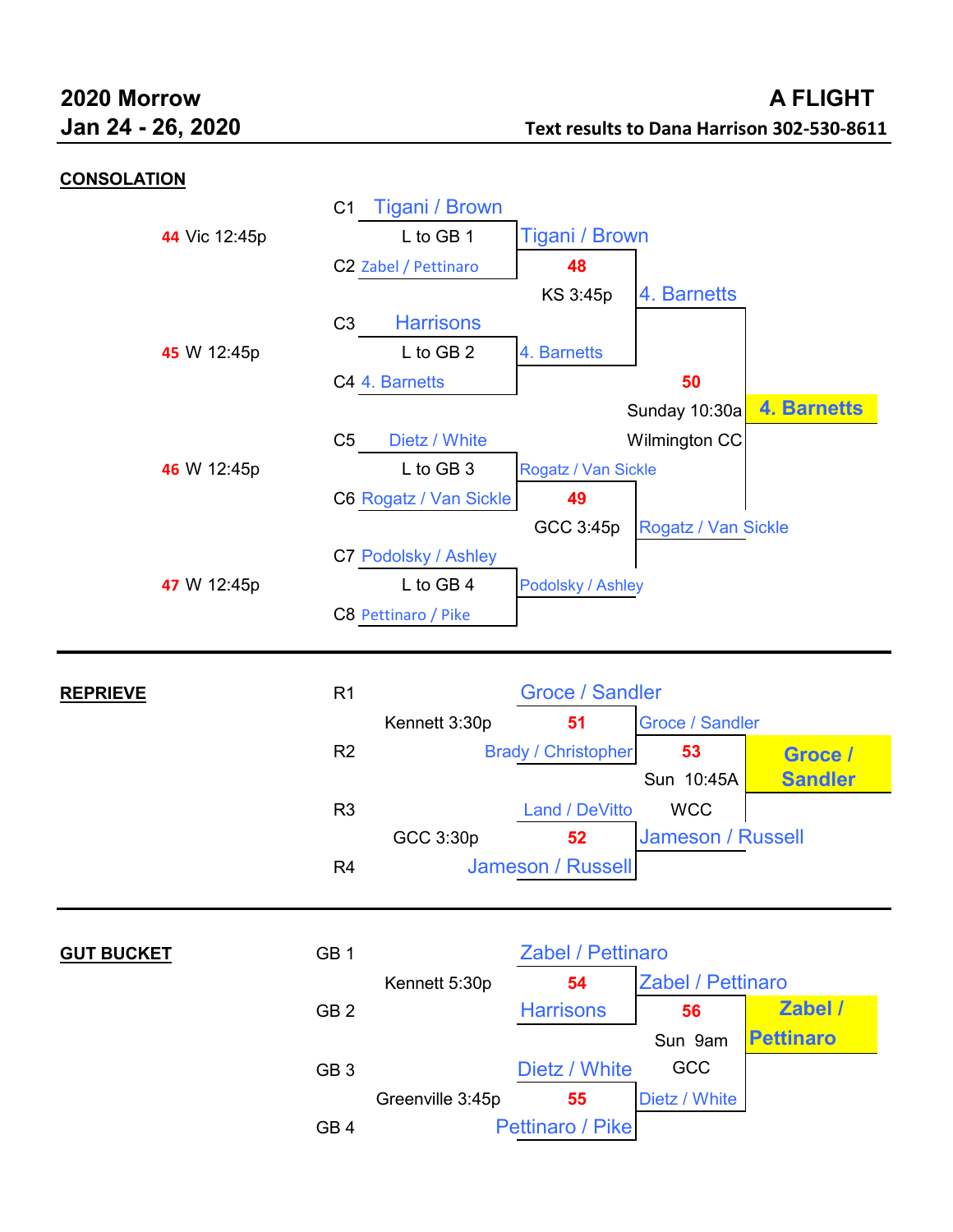